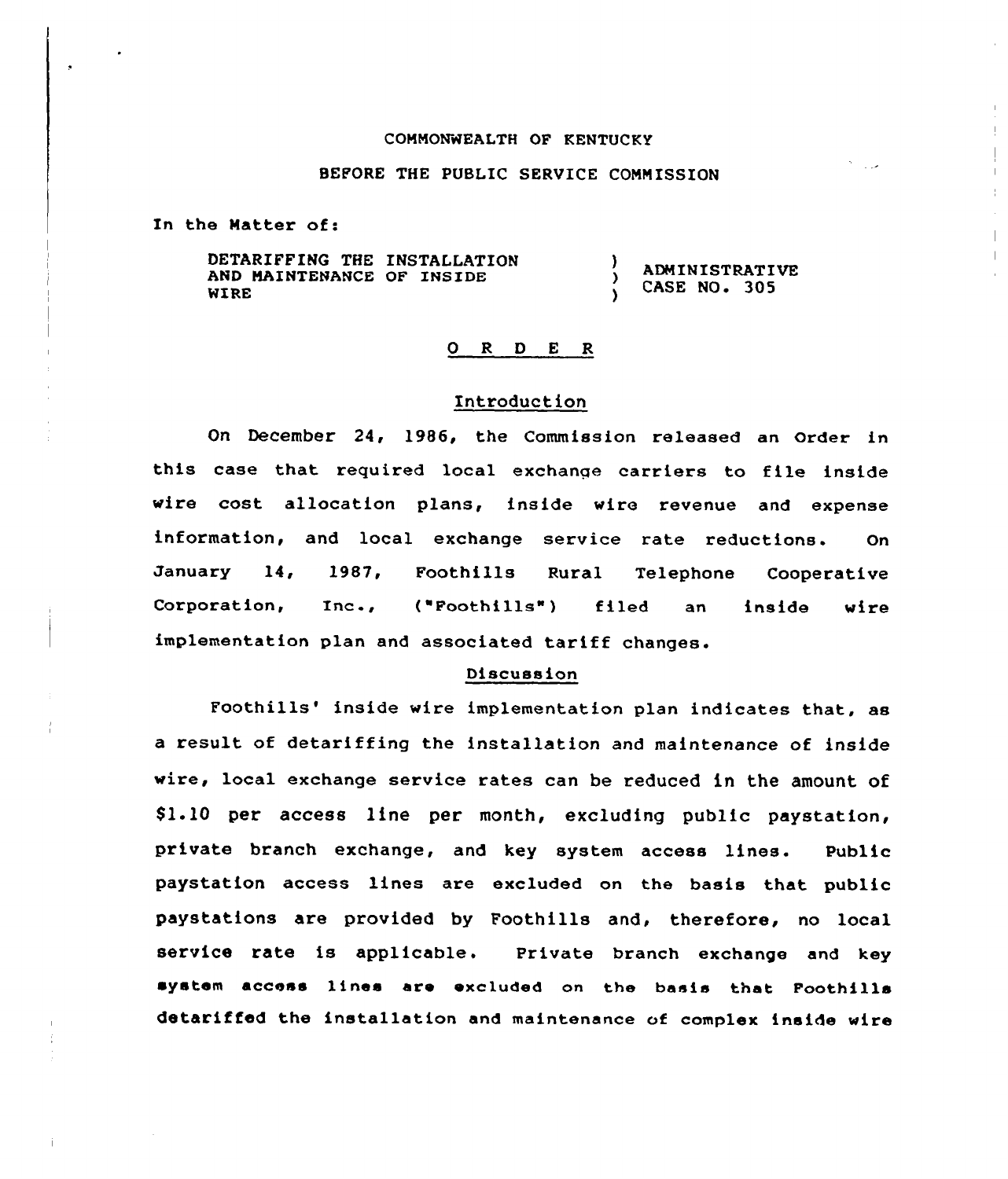on December 31, 1985, coincident with its detariffing of associated customer premises equipment.<sup>1</sup>

In Common Carrier Docket No.  $86-111$ ,  $^2$  the Federa Communications Commission considered rules concerning cost allocation between the regulated and unregulated services provided by local exchange carriers, and an Order on cost allocation was released on February 6, 1987. Also, the Commission has indicated in other Orders that it intends to open <sup>a</sup> cost allocation investigation in the near future. Therefore, in the opinion of the Commission, Foothills' inside wire implementation plan and associated local exchange service rate reductions should be approved on an interim basis, pending the outcome of the Commission's cost allocation investigation, except insofar as it includes a negative option subscription plan for detariffed inside wire maintenance services.

Foothills' inside wire implementation plan includes a detariffed inside wire maintenance plan charge of \$1.10 per month

 $\overline{2}$ Separation of Costs of Regulated Telephone Service Prom Costs of Nonregulated Activities. Amendment of Part 31, the Uniform System of Accounts for Class <sup>A</sup> and Class <sup>B</sup> Telephone Companies, to Provide for Nonregulated Activities and to Provide for Transactions Between Telephone companies and Their Affilites.

 $-2-$ 

 $\mathbf{I}$ Foothills should have detariffed the installation of complex inside wire, effective Nay 2, 1984, and, evidently detaziffed the maintenance of complex inside wire prior to the 1987. Nonetheless, based on the record of this case, the fact remains that Foothills has not charged any complex inside wire installation and maintenance expense to regulated accounts since December 31, 1985.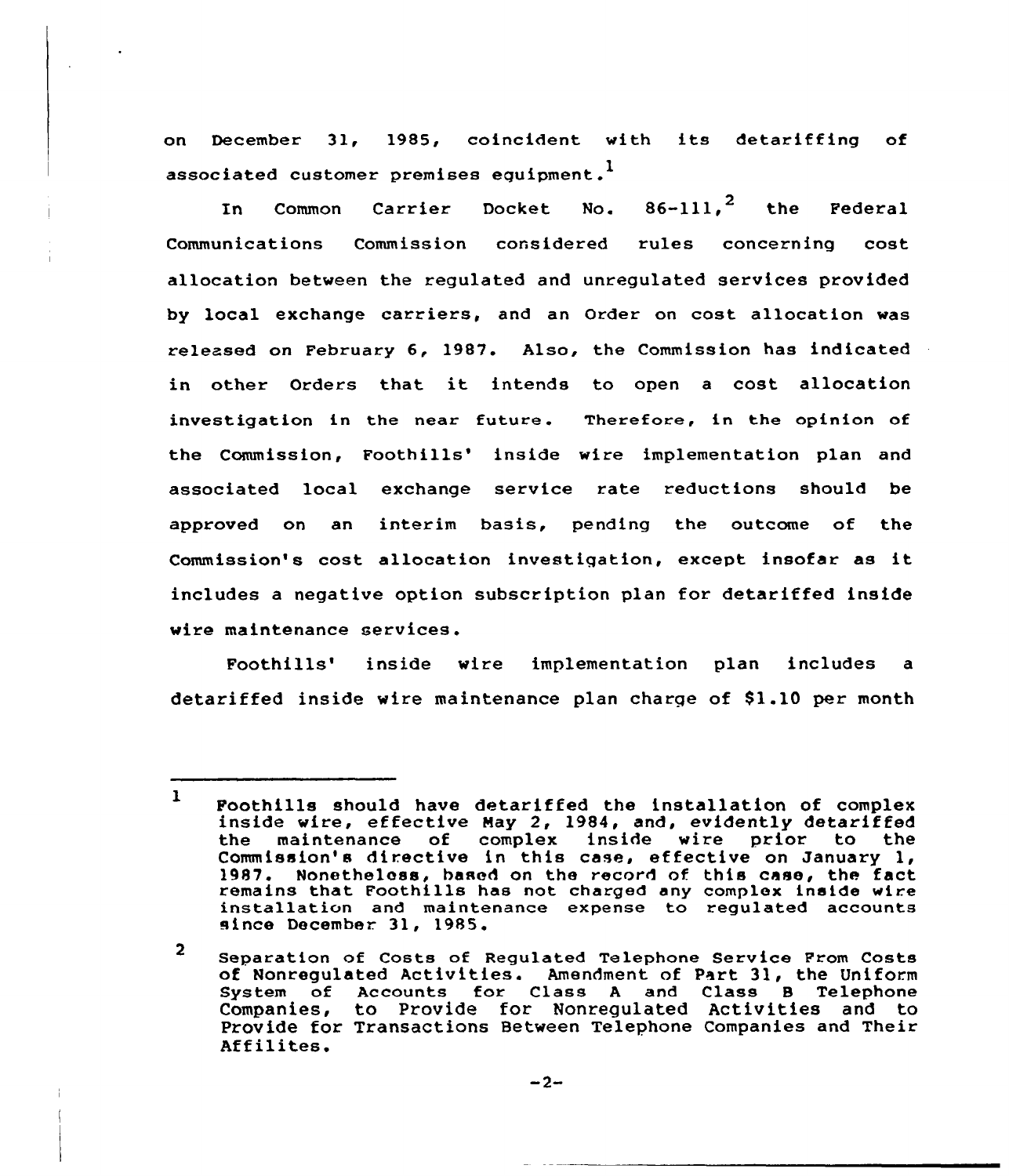that Foothills intends to bill coincident with the local exchange service rate reduction of \$1.10 per month. Customers who do not wish to subscribe to the detariffed inside w'.re maintenance plan aust notify Foothills during a 30-day advance notice period in order to avoid being billed the charge. The Commission will not take any action on Foothills' negative option subscription plan and has not taken any action on positive option subscription plans proposed by other local exchange carriers. Since inside wire maintenance services are detariffed, a Commission ruling on inside wire maintenance services subscription plans is not necessary. However, Foothills is reminded that regulated services may not be disconnected for nonpayment of detariffed service changes.

Also, Foothills proposed to phase-in local exchange service rate reductions on a billing cycle basis, as follows:

 $E = E = E$ 

| Exchange       | EILECTIVE DATE    |
|----------------|-------------------|
| <b>Blaine</b>  | February 20, 1987 |
| Fallsburg      | February 20, 1987 |
| Chapman        | February 20, 1987 |
| Salversville   | March 1, 1987     |
| Royalton       | March 1, 1987     |
| Flat Gap       | March 10, 1987    |
| Staffordsville | March 10, 1987    |
|                |                   |

Foothills acknowledges that the Commission contemplated local exchange service rate reductions effective January 1, 1987, in its Order of December 24, 1986. However, as reason for its proposed phase-in, Foothills indicates that it has provided inside wire maintenance services since January 1, 1987, at no charge to its customers, pending approval of its inside wire implementation plan

 $-3-$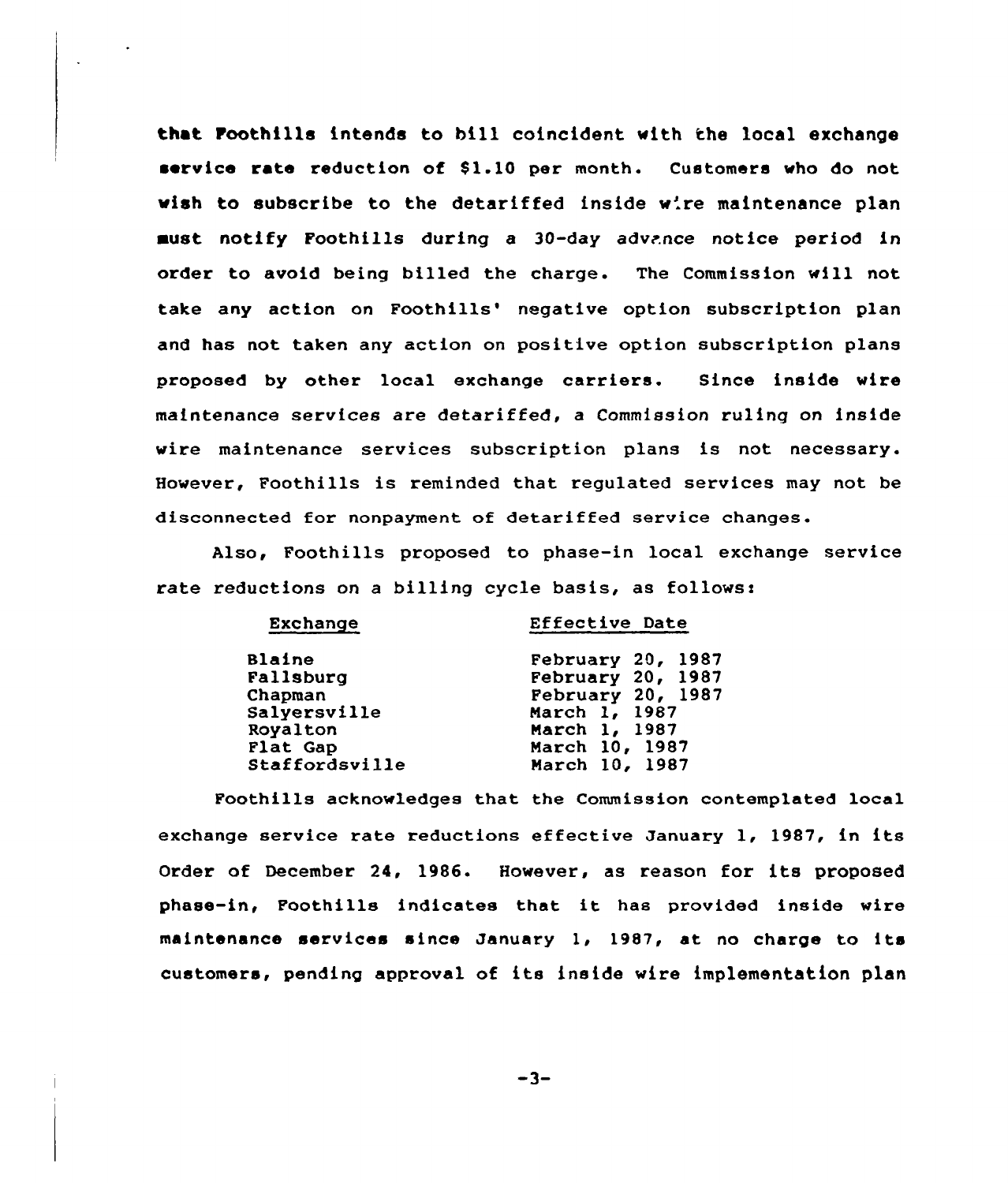and associated tariff changes. Moreover, any refund that the Commission might order retroactive to January 1, 1987, would be de minimus and cauld be outweighed by the costs associated with administering a refund operation. Therefore, in the opinion af the Commission, Foothills' proposed phase-in of local exchange service rate reductions on a billing cycle basis should be approved.

# Findings and Orders

The Commission, having examined the evidence af record and being advised, is of the opinion and finds that:

1. Foothills' local exchange service rates should be reduced in the amount of \$1.10 per access line per month, on an interim basis, pending the outcome of the Commission's cost allocation investigation, excluding public paystation, private branch exchange, and key system access lines.

2. Foothills' inside wire implementation plan should be approved, on an interim basis, pending the outcome of the Commission's cost allocation investigation, except insofax as it includes a negative option subscription plan for detariffed inside wire maintenance services.

3. Foothills' proposed phase-in of local exchange service rate reductions on a billing cycle basis should be approved as filed.

IT IS THEREFORE ORDERED that:

Foothills' local exchange service rates be and they 1. hereby are reduced in the amount of \$1.10 per access line per month, on an interim basis, pending the outcome of the

-4-